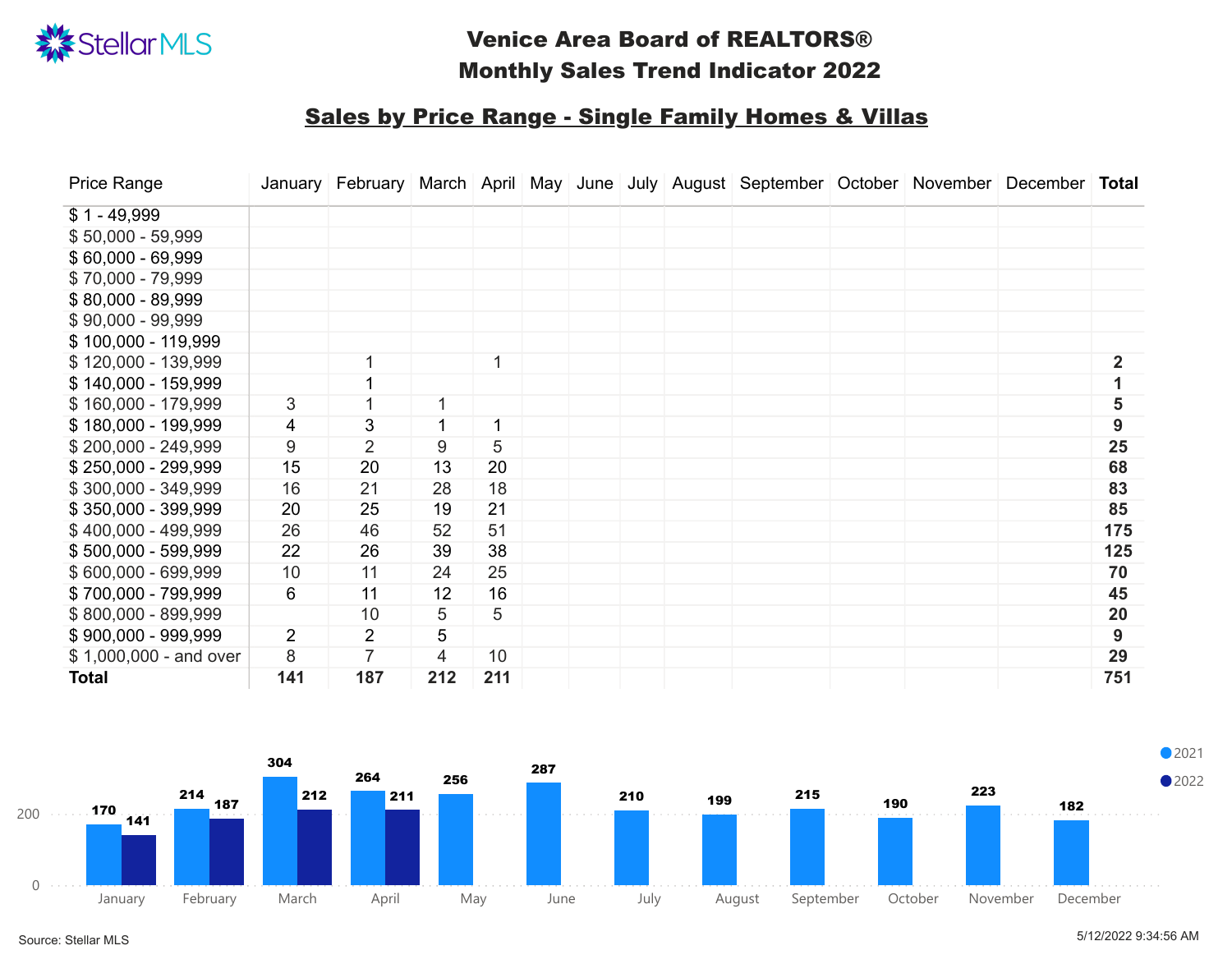| <b>Price Range</b>     |                | January February |                 |                |  |  | March   April   May   June   July   August   September   October   November   December   Total |  |              |
|------------------------|----------------|------------------|-----------------|----------------|--|--|------------------------------------------------------------------------------------------------|--|--------------|
| $$1 - 49,999$          |                |                  |                 |                |  |  |                                                                                                |  |              |
| $$50,000 - 59,999$     |                |                  |                 |                |  |  |                                                                                                |  |              |
| $$60,000 - 69,999$     |                |                  |                 |                |  |  |                                                                                                |  |              |
| $$70,000 - 79,999$     |                |                  |                 |                |  |  |                                                                                                |  |              |
| $$80,000 - 89,999$     |                |                  |                 |                |  |  |                                                                                                |  |              |
| $$90,000 - 99,999$     |                |                  |                 |                |  |  |                                                                                                |  |              |
| $$100,000 - 119,999$   |                |                  | 1               |                |  |  |                                                                                                |  |              |
| $$120,000 - 139,999$   |                | $\overline{2}$   |                 |                |  |  |                                                                                                |  |              |
| $$140,000 - 159,999$   |                |                  |                 |                |  |  |                                                                                                |  | $\mathbf{2}$ |
| $$160,000 - 179,999$   |                | $3\overline{)}$  | 1               |                |  |  |                                                                                                |  | 4            |
| $$180,000 - 199,999$   | $\overline{4}$ | $\overline{2}$   | $3\overline{)}$ | 3 <sup>1</sup> |  |  |                                                                                                |  | 12           |
| $$200,000 - 249,999$   | 8              | 5                | 14              | 7 <sup>1</sup> |  |  |                                                                                                |  | 34           |
| $$250,000 - 299,999$   | 5              |                  | 10              | 11             |  |  |                                                                                                |  | 33           |
| $$300,000 - 349,999$   | 9              | 6                | 10              | 16             |  |  |                                                                                                |  | 41           |
| $$350,000 - 399,999$   | 8              | $\overline{4}$   | 5               | 12             |  |  |                                                                                                |  | 29           |
| $$400,000 - 499,999$   | $\overline{4}$ | 6                |                 | 5              |  |  |                                                                                                |  | 22           |
| $$500,000 - 599,999$   |                | $\overline{2}$   | $\overline{2}$  | 5              |  |  |                                                                                                |  | 9            |
| $$600,000 - 699,999$   | 3              | $3\overline{)}$  | 3               |                |  |  |                                                                                                |  | 9            |
| $$700,000 - 799,999$   | 3              | 2 <sup>1</sup>   |                 |                |  |  |                                                                                                |  |              |
| $$800,000 - 899,999$   |                |                  |                 |                |  |  |                                                                                                |  |              |
| $$900,000 - 999,999$   | $\overline{2}$ |                  |                 |                |  |  |                                                                                                |  |              |
| \$1,000,000 - and over |                |                  | 3               | 2 <sup>1</sup> |  |  |                                                                                                |  |              |
| <b>Total</b>           | 47             | 44               | 60              | 67             |  |  |                                                                                                |  | 218          |





#### Sales by Price Range - Condominiums, Townhouses and Co-Ops

Source: Stellar MLS 5/12/2022 9:34:56 AM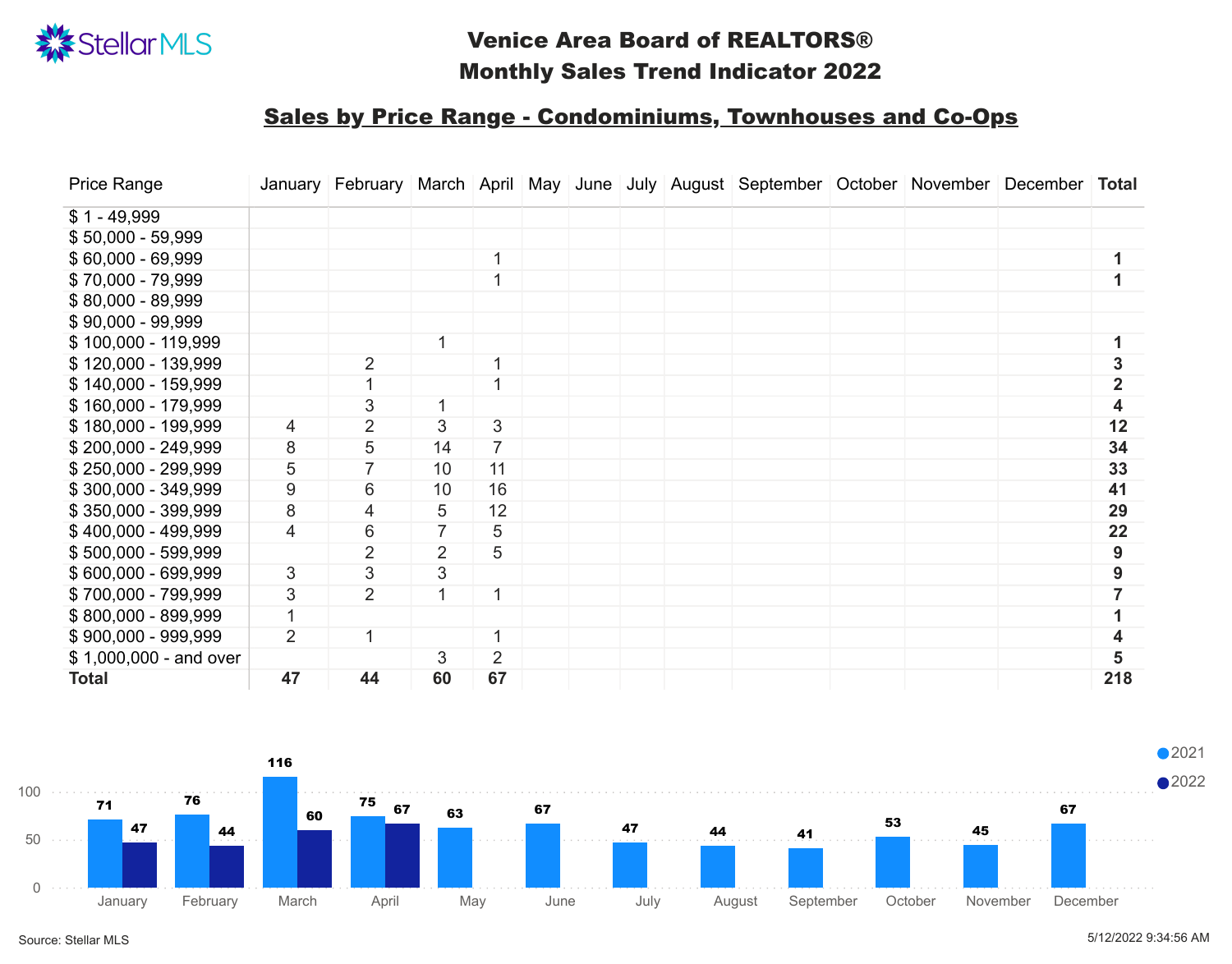| <b>Price Range</b>     |     |                |                |                      |  |  | January   February   March   April   May   June   July   August   September   October   November   December   Total |  |              |
|------------------------|-----|----------------|----------------|----------------------|--|--|---------------------------------------------------------------------------------------------------------------------|--|--------------|
| $$1 - 49,999$          |     |                |                |                      |  |  |                                                                                                                     |  |              |
| $$50,000 - 59,999$     |     |                |                |                      |  |  |                                                                                                                     |  |              |
| $$60,000 - 69,999$     |     |                |                |                      |  |  |                                                                                                                     |  |              |
| $$70,000 - 79,999$     |     |                |                | $\overline{2}$       |  |  |                                                                                                                     |  | $\mathbf{2}$ |
| $$80,000 - 89,999$     |     |                |                |                      |  |  |                                                                                                                     |  |              |
| $$90,000 - 99,999$     |     |                |                |                      |  |  |                                                                                                                     |  |              |
| $$100,000 - 119,999$   |     |                |                |                      |  |  |                                                                                                                     |  |              |
| $$120,000 - 139,999$   |     | 4              | $\overline{2}$ | $\overline{2}$       |  |  |                                                                                                                     |  | 8            |
| $$140,000 - 159,999$   |     | $\overline{2}$ |                | $\blacktriangleleft$ |  |  |                                                                                                                     |  | 4            |
| $$160,000 - 179,999$   | 4   | $\overline{4}$ | 3              | $\overline{2}$       |  |  |                                                                                                                     |  | 13           |
| \$180,000 - 199,999    | 9   | 5              | $\overline{4}$ | $\overline{4}$       |  |  |                                                                                                                     |  | 22           |
| $$200,000 - 249,999$   | 17  | 8              | 24             | 17                   |  |  |                                                                                                                     |  | 66           |
| $$250,000 - 299,999$   | 20  | 29             | 25             | 32                   |  |  |                                                                                                                     |  | 106          |
| $$300,000 - 349,999$   | 25  | 27             | 38             | 34                   |  |  |                                                                                                                     |  | 124          |
| $$350,000 - 399,999$   | 28  | 29             | 24             | 33                   |  |  |                                                                                                                     |  | 114          |
| $$400,000 - 499,999$   | 30  | 52             | 59             | 56                   |  |  |                                                                                                                     |  | 197          |
| $$500,000 - 599,999$   | 22  | 28             | 41             | 43                   |  |  |                                                                                                                     |  | 134          |
| $$600,000 - 699,999$   | 13  | 14             | 27             | 25                   |  |  |                                                                                                                     |  | 79           |
| \$700,000 - 799,999    | 9   | 13             | 13             | 17                   |  |  |                                                                                                                     |  | 52           |
| $$800,000 - 899,999$   |     | 10             | 5              | 5                    |  |  |                                                                                                                     |  | 21           |
| \$900,000 - 999,999    | 4   | 3              | 5              |                      |  |  |                                                                                                                     |  | 13           |
| \$1,000,000 - and over | 8   |                | $\overline{7}$ | 12                   |  |  |                                                                                                                     |  | 34           |
| <b>Total</b>           | 191 | 236            | 278            | 287                  |  |  |                                                                                                                     |  | 992          |



![](_page_2_Picture_0.jpeg)

#### **Sales by Price Range - Overall**

Source: Stellar MLS 5/12/2022 9:34:56 AM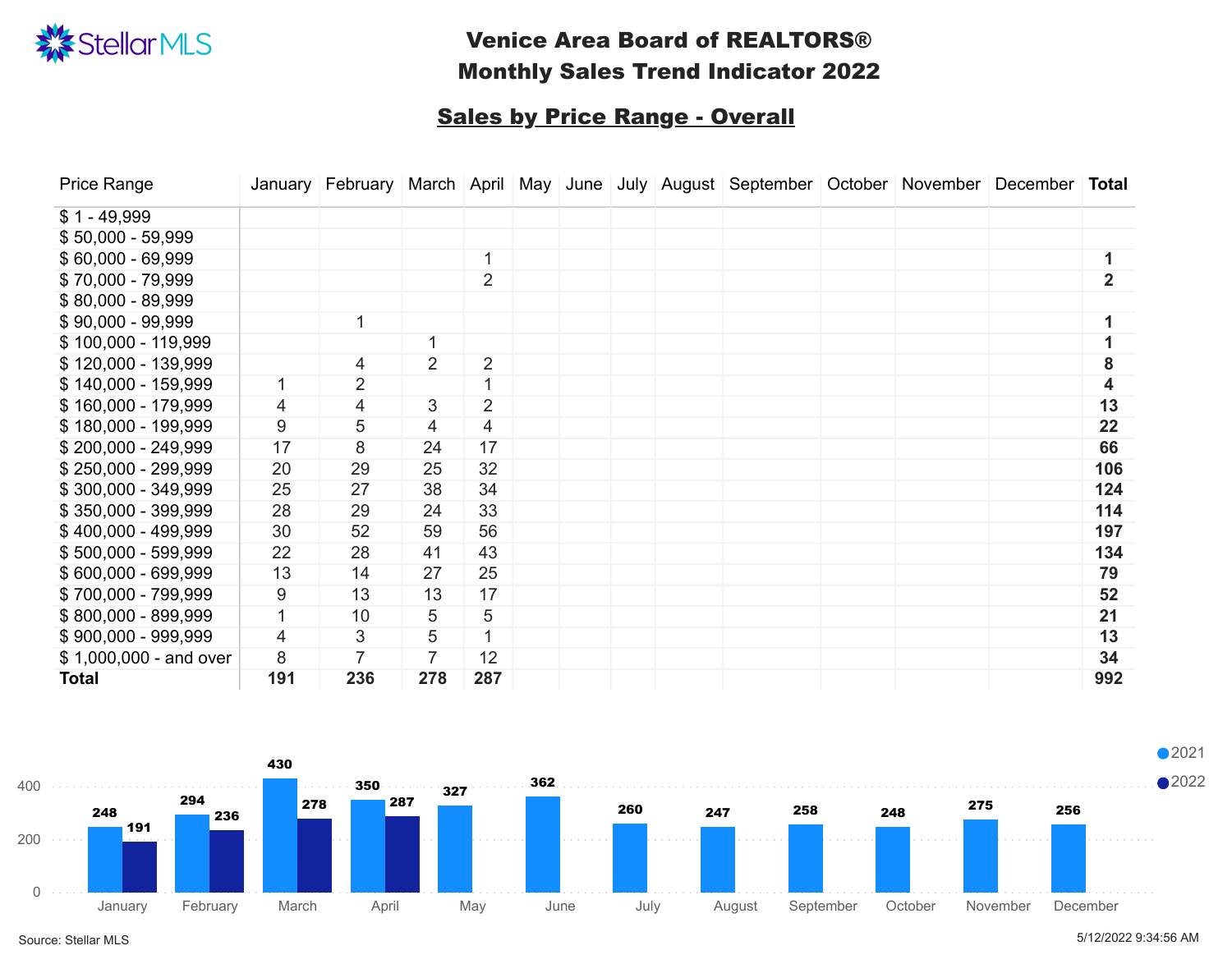|                |     |                |     |                |  |  | Bedrooms   January   February   March   April   May   June   July   August   September   October   November   December   Total |  |     |
|----------------|-----|----------------|-----|----------------|--|--|--------------------------------------------------------------------------------------------------------------------------------|--|-----|
|                |     |                | 5   | 6              |  |  |                                                                                                                                |  | 22  |
| $\overline{2}$ |     | 105            | 124 | 135            |  |  |                                                                                                                                |  | 441 |
| 3              | 89  | 103            | 120 | 118            |  |  |                                                                                                                                |  | 430 |
| $\overline{4}$ | 19  | 18             | 27  | 24             |  |  |                                                                                                                                |  | 88  |
| 5              |     | $\overline{2}$ |     | 3 <sup>°</sup> |  |  |                                                                                                                                |  | 8   |
| $6+$           |     |                |     |                |  |  |                                                                                                                                |  |     |
| <b>Total</b>   | 191 | 236            | 278 | 287            |  |  |                                                                                                                                |  | 992 |

#### **Sales by Bathroom Count**

| <b>Bathrooms</b> |     |     |     |     |  |  | January February   March   April   May   June   July   August   September   October   November   December   Total |  |     |
|------------------|-----|-----|-----|-----|--|--|-------------------------------------------------------------------------------------------------------------------|--|-----|
|                  | 13  | 9   | 16  | 12  |  |  |                                                                                                                   |  | 50  |
| $\overline{2}$   | 137 | 190 | 205 | 233 |  |  |                                                                                                                   |  | 765 |
| $3\overline{3}$  | 34  | 31  | 44  | 28  |  |  |                                                                                                                   |  | 137 |
| 4                | 5   | 5   | 8   | 10  |  |  |                                                                                                                   |  | 28  |
| 5                |     |     | 3   |     |  |  |                                                                                                                   |  |     |
| $6+$             |     |     |     | 4   |  |  |                                                                                                                   |  |     |
| <b>Total</b>     | 191 | 236 | 278 | 287 |  |  |                                                                                                                   |  | 992 |

![](_page_3_Picture_0.jpeg)

# Venice Area Board of REALTORS® Monthly Sales Trend Indicator 2022

#### Sales by Bedroom Count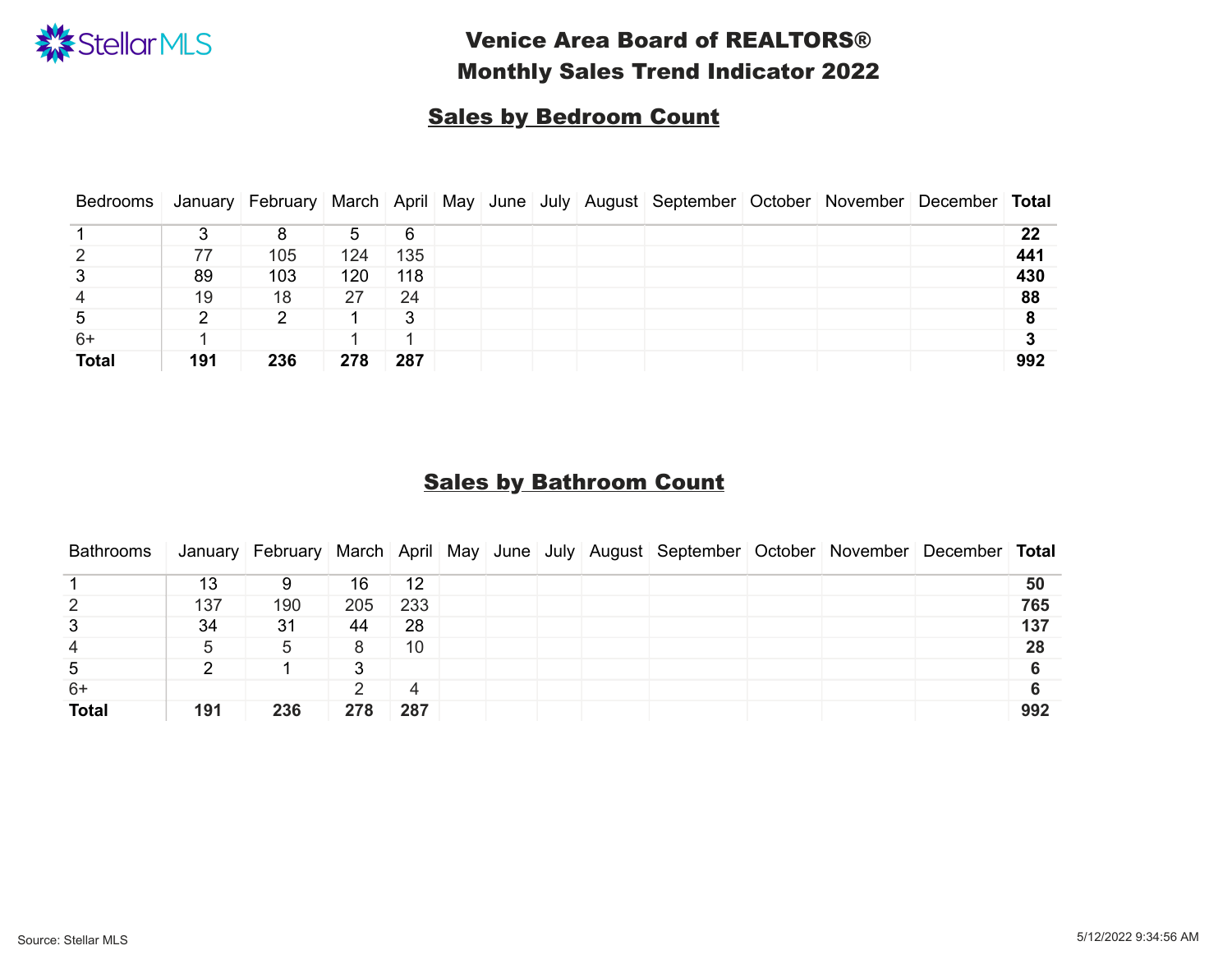| <b>Property Type</b><br>$\blacktriangle$ |     |     |     |     |  |  | January   February   March   April   May   June   July   August   September   October   November   December   Total |  |     |
|------------------------------------------|-----|-----|-----|-----|--|--|---------------------------------------------------------------------------------------------------------------------|--|-----|
| Condominium                              | 41  | 42  | 55  | 64  |  |  |                                                                                                                     |  | 202 |
| <b>Manufactured Home</b>                 |     |     | 6   | 9   |  |  |                                                                                                                     |  | 23  |
| <b>Single Family Residence</b>           | 124 | 167 | 185 | 180 |  |  |                                                                                                                     |  | 656 |
| Townhouse                                | 6   |     | 5   |     |  |  |                                                                                                                     |  | 16  |
| Villa                                    |     | 20  | 27  | 31  |  |  |                                                                                                                     |  | 95  |
| <b>Total</b>                             | 191 | 236 | 278 | 287 |  |  |                                                                                                                     |  | 992 |

![](_page_4_Picture_0.jpeg)

# **Sales by Housing Style**

YTD % of Sales by Property Type

![](_page_4_Figure_5.jpeg)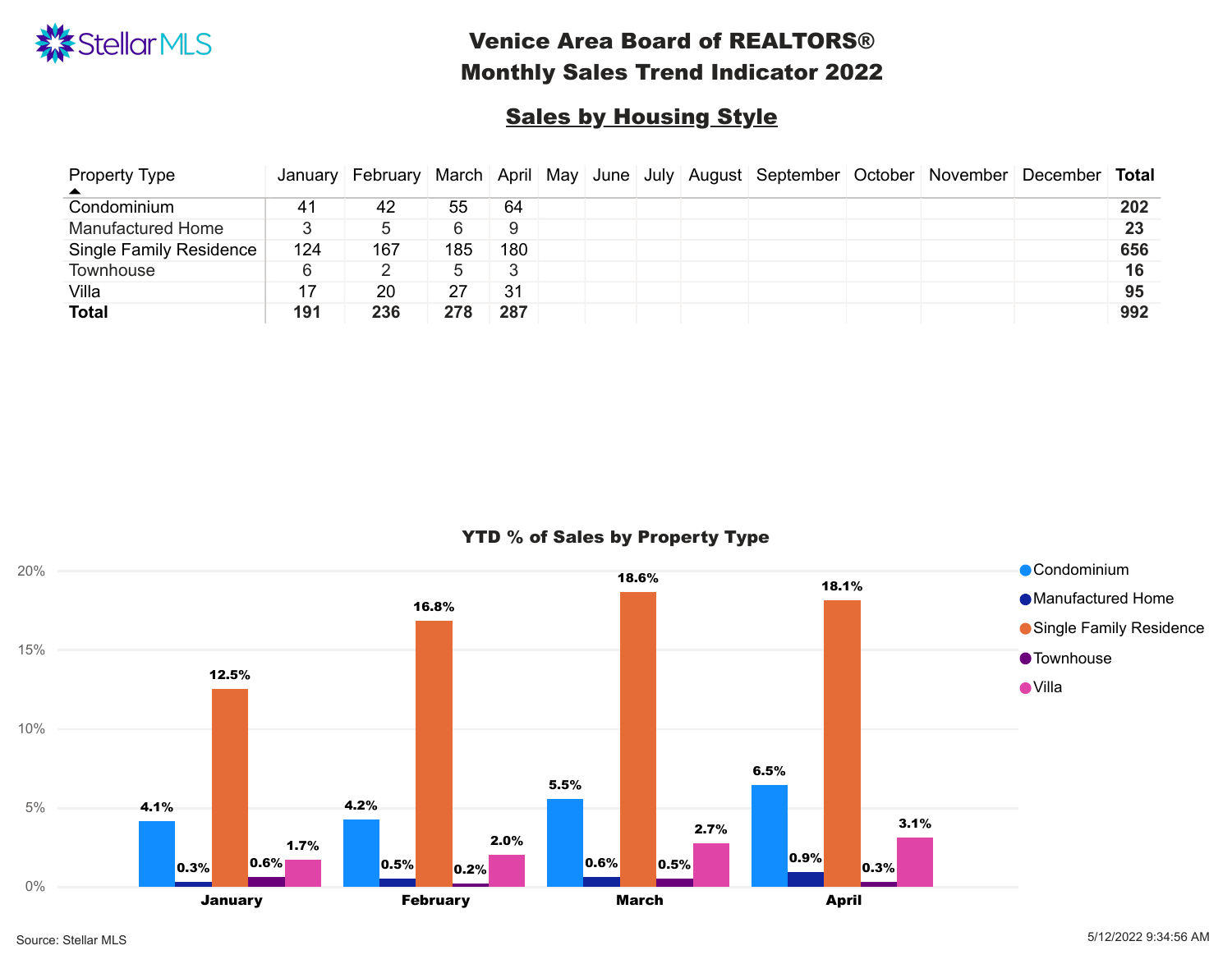| <b>Price Range</b>     | <b>Sold Units</b> | <b>Market Share</b> | <b>Average List</b><br><b>Price</b> | <b>Average Sale</b><br>Price | % List to Sell Avg DOM |                 | Inventory               | <b>Months</b><br>Inventory |
|------------------------|-------------------|---------------------|-------------------------------------|------------------------------|------------------------|-----------------|-------------------------|----------------------------|
| $$1 - 49,999$          |                   |                     |                                     |                              |                        |                 |                         |                            |
| $$50,000 - 59,999$     |                   |                     |                                     |                              |                        |                 |                         |                            |
| $$60,000 - 69,999$     |                   | $0\%$               | 69,900                              | 65,000                       | 93%                    | $\overline{0}$  |                         |                            |
| $$70,000 - 79,999$     | $\overline{2}$    | $1\%$               | 79,950                              | 76,000                       | 95%                    | $\overline{2}$  |                         |                            |
| $$80,000 - 89,999$     |                   |                     |                                     |                              |                        |                 |                         |                            |
| $$90,000 - 99,999$     |                   |                     |                                     |                              |                        |                 |                         |                            |
| $$100,000 - 119,999$   |                   |                     |                                     |                              |                        |                 |                         |                            |
| $$120,000 - 139,999$   | 2                 | $1\%$               | 147,125                             | 134,500                      | 91%                    | 8               |                         | 0.5                        |
| $$140,000 - 159,999$   |                   | $0\%$               | 144,900                             | 142,000                      | 98%                    | 32              |                         |                            |
| $$160,000 - 179,999$   | $\overline{2}$    | $1\%$               | 169,450                             | 165,800                      | 98%                    | $\overline{2}$  |                         | 0.5                        |
| $$180,000 - 199,999$   | $\overline{4}$    | $1\%$               | 184,475                             | 191,250                      | 104%                   | 24              | $\overline{4}$          | 1.0                        |
| $$200,000 - 249,999$   | 17                | 6%                  | 216,805                             | 222,759                      | 103%                   |                 | $\overline{4}$          | 0.2                        |
| $$250,000 - 299,999$   | 32                | 11%                 | 267,155                             | 276,237                      | 103%                   | 6               | 17                      | 0.5                        |
| $$300,000 - 349,999$   | 34                | 12%                 | 312,359                             | 320,354                      | 103%                   | 8               | 26                      | 0.8                        |
| \$350,000 - 399,999    | 33                | 11%                 | 353,185                             | 372,495                      | 105%                   | 11              | 35                      | 1.1                        |
| $$400,000 - 499,999$   | 56                | 20%                 | 425,451                             | 437,695                      | 103%                   | 8               | 58                      | 1.0                        |
| $$500,000 - 599,999$   | 43                | 15%                 | 517,865                             | 541,602                      | 105%                   | 5               | 38                      | 0.9                        |
| $$600,000 - 699,999$   | 25                | 9%                  | 608,297                             | 632,216                      | 104%                   | 8               | 29                      | 1.2                        |
| \$700,000 - 799,999    | 17                | 6%                  | 727,262                             | 741,791                      | 102%                   | 38              | 19                      | 1.1                        |
| $$800,000 - 899,999$   | 5                 | $2\%$               | 822,600                             | 832,400                      | 101%                   | 23              | 6                       | 1.2                        |
| $$900,000 - 999,999$   |                   | $0\%$               | 975,000                             | 937,500                      | 96%                    | $3\overline{3}$ | $\overline{\mathbf{7}}$ | 7.0                        |
| \$1,000,000 - and over | 12                | 4%                  | 2,317,967                           | 2,258,750                    | 97%                    | 13              | 36                      | 3.0                        |
| <b>Total</b>           | 287               | 100%                | 497,643                             | 508,556                      | 102%                   | 10              | 282                     | 1.0                        |

![](_page_5_Picture_0.jpeg)

# Venice Area Board of REALTORS® Multiple Listing One Month Sales and Inventory Report - April - 2022

This data represents all residential sales. Reported sales are dependent upon timeliness of sales and totality of information Reported by participants. The data reflects only The sales published through Stellar MLS and does not include all sales in The Reported areas. Neither The Association/Board nor Stellar MLS is in any way responsible for its accuracy.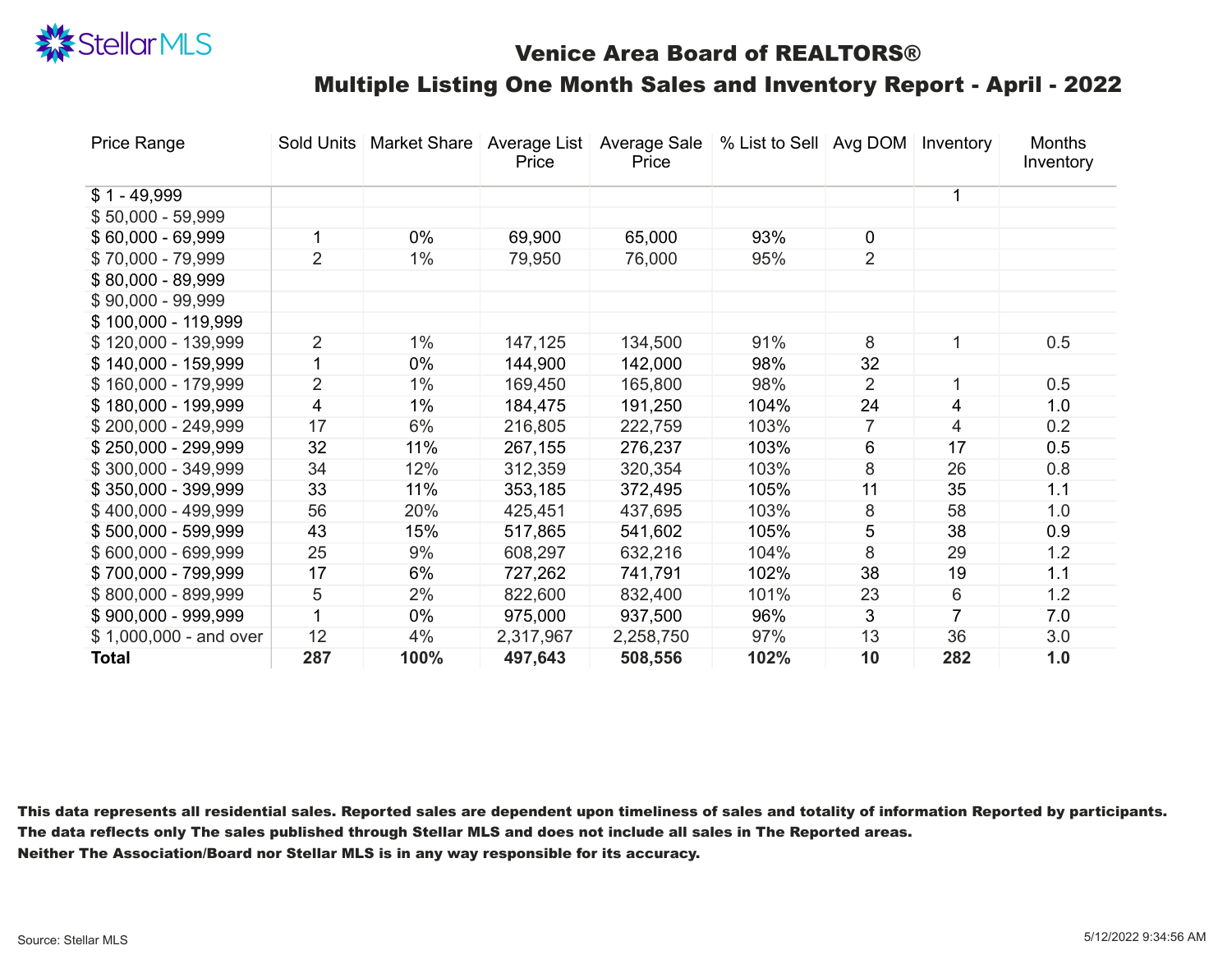| <b>Price Range</b>      | <b>Sold Units</b> | <b>Market Share</b> | <b>Average List</b><br><b>Price</b> | <b>Price</b> | Average Sale   % List to Sell   Avg DOM |                | Inventory                | <b>Months Inventory</b> |
|-------------------------|-------------------|---------------------|-------------------------------------|--------------|-----------------------------------------|----------------|--------------------------|-------------------------|
| $$1 - 49,999$           |                   |                     |                                     |              |                                         |                |                          |                         |
| $$50,000 - 59,999$      |                   |                     |                                     |              |                                         |                |                          |                         |
| $$60,000 - 69,999$      |                   | 0.10%               | 69,900                              | 65,000       | 93%                                     | $\overline{0}$ |                          |                         |
| $$70,000 - 79,999$      | $\overline{2}$    | 0.20%               | 79,950                              | 76,000       | 95%                                     | $\overline{2}$ |                          |                         |
| $$80,000 - 89,999$      |                   |                     |                                     |              |                                         |                |                          |                         |
| $$90,000 - 99,999$      |                   | 0.10%               | 95,000                              | 95,000       | 100%                                    | 16             |                          |                         |
| $$100,000 - 119,999$    |                   | 0.10%               | 110,000                             | 118,000      | 107%                                    | $\overline{4}$ |                          |                         |
| \$120,000 - 139,999     | 8                 | 0.81%               | 134,919                             | 132,214      | 98%                                     | 16             |                          | 0.13                    |
| $$140,000 - 159,999$    | $\overline{4}$    | 0.40%               | 154,175                             | 151,250      | 98%                                     | 46             |                          |                         |
| $$160,000 - 179,999$    | 13                | 1.31%               | 165,269                             | 168,085      | 102%                                    |                |                          | 0.08                    |
| $$180,000 - 199,999$    | 22                | 2.22%               | 190,691                             | 189,768      | 100%                                    | 20             | $\overline{4}$           | 0.18                    |
| $$200,000 - 249,999$    | 66                | 6.65%               | 218,401                             | 223,814      | 102%                                    | 9              | $\overline{4}$           | 0.06                    |
| $$250,000 - 299,999$    | 106               | 10.69%              | 271,335                             | 276,420      | 102%                                    | 10             | 17                       | 0.16                    |
| $$300,000 - 349,999$    | 124               | 12.50%              | 316,328                             | 321,704      | 102%                                    | 10             | 26                       | 0.21                    |
| $$350,000 - 399,999$    | 114               | 11.49%              | 360,148                             | 373,462      | 104%                                    | 10             | 35                       | 0.31                    |
| $$400,000 - 499,999$    | 197               | 19.86%              | 426,708                             | 440,965      | 103%                                    | 9              | 58                       | 0.29                    |
| $$500,000 - 599,999$    | 134               | 13.51%              | 527,379                             | 544,583      | 103%                                    | 9              | 38                       | 0.28                    |
| $$600,000 - 699,999$    | 79                | 7.96%               | 625,523                             | 639,161      | 102%                                    | 14             | 29                       | 0.37                    |
| \$700,000 - 799,999     | 52                | 5.24%               | 735,853                             | 740,256      | 101%                                    | 31             | 19                       | 0.37                    |
| $$800,000 - 899,999$    | 21                | 2.12%               | 832,711                             | 837,505      | 101%                                    | 11             | 6                        | 0.29                    |
| $$900,000 - 999,999$    | 13                | 1.31%               | 924,369                             | 957,962      | 104%                                    | 12             | $\overline{\mathcal{I}}$ | 0.54                    |
| $$1,000,000$ - and over | 34                | 3.43%               | 1,941,982                           | 1,902,968    | 98%                                     | 39             | 36                       | 1.06                    |
| <b>Total</b>            | 992               | 100.00%             | 473,664                             | 482,424      | 102%                                    | 12             | 282                      | 0.28                    |

![](_page_6_Picture_0.jpeg)

# Venice Area Board of REALTORS® Multiple Listing Year to Date Sales and Inventory Report - 2022

This data represents all residential sales. Reported sales are dependent upon timeliness of sales and totality of information Reported by participants. The data reflects only The sales published through Stellar MLS and does not include all sales in The Reported areas. Neither The Association/Board nor Stellar MLS is in any way responsible for its accuracy.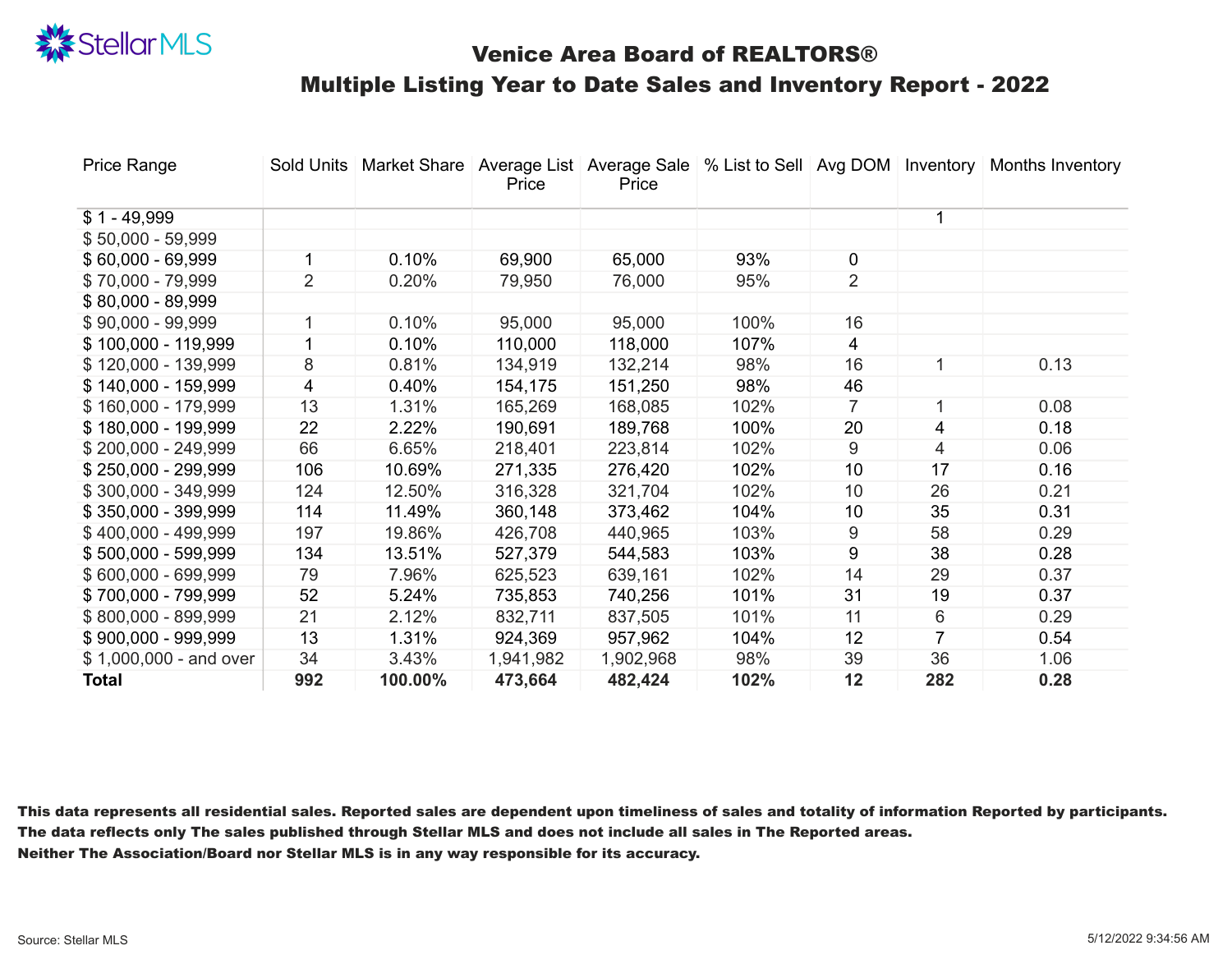| Month      | <b>Monthly Sales</b> | <b>Average List</b><br><b>Price</b> | <b>Average Sales Price</b> | % List to Sell | AVG DOM | Inventory | <b>Months</b><br>Inventory |
|------------|----------------------|-------------------------------------|----------------------------|----------------|---------|-----------|----------------------------|
| 05/31/2018 | 296                  | 297,926                             | 286,848                    | 96%            | 82      | 957       | 3.23                       |
| 06/30/2018 | 260                  | 302,620                             | 289,292                    | 96%            | 82      | 890       | 3.42                       |
| 07/31/2018 | 273                  | 310,270                             | 297,428                    | 96%            | 96      | 851       | 3.12                       |
| 08/31/2018 | 229                  | 295,250                             | 284,073                    | 96%            | 93      | 849       | 3.71                       |
| 09/30/2018 | 167                  | 267,152                             | 258,380                    | 97%            | 79      | 876       | 5.25                       |
| 10/31/2018 | 195                  | 305,939                             | 295,071                    | 96%            | 75      | 965       | 4.95                       |
| 11/30/2018 | 207                  | 305,124                             | 295,331                    | 97%            | 72      | 1077      | 5.20                       |
| 12/31/2018 | 176                  | 265,770                             | 254,797                    | 96%            | 82      | 1097      | 6.23                       |
| 01/31/2019 | 158                  | 324,067                             | 306,862                    | 95%            | 82      | 1273      | 8.06                       |
| 02/28/2019 | 209                  | 314,405                             | 300,202                    | 95%            | 99      | 1324      | 6.33                       |
| 03/31/2019 | 286                  | 292,559                             | 280,036                    | 96%            | 88      | 1276      | 4.46                       |
| 04/30/2019 | 330                  | 301,244                             | 288,920                    | 96%            | 88      | 1173      | 3.55                       |
| 05/31/2019 | 351                  | 294,503                             | 283,110                    | 96%            | 90      | 1057      | 3.01                       |
| 06/30/2019 | 301                  | 297,621                             | 286,736                    | 96%            | 92      | 923       | 3.07                       |
| 07/31/2019 | 268                  | 313,621                             | 302,468                    | 96%            | 92      | 848       | 3.16                       |
| 08/31/2019 | 265                  | 284,915                             | 274,482                    | 96%            | 99      | 765       | 2.89                       |
| 09/30/2019 | 246                  | 296,008                             | 285,597                    | 96%            | 89      | 775       | 3.15                       |
| 10/31/2019 | 254                  | 294,023                             | 285,151                    | 97%            | 81      | 833       | 3.28                       |
| 11/30/2019 | 230                  | 286,495                             | 277,142                    | 97%            | 88      | 857       | 3.73                       |
| 12/31/2019 | 246                  | 287,445                             | 277,979                    | 97%            | 66      | 846       | 3.44                       |
| 01/31/2020 | 196                  | 323,439                             | 311,771                    | 96%            | 67      | 927       | 4.73                       |
| 02/29/2020 | 247                  | 300,905                             | 289,118                    | 96%            | 69      | 877       | 3.55                       |
| 03/31/2020 | 329                  | 316,175                             | 303,317                    | 96%            | 81      | 929       | 2.82                       |
| 04/30/2020 | 229                  | 335,262                             | 322,467                    | 96%            | 72      | 821       | 3.59                       |
| 05/31/2020 | 188                  | 311,395                             | 297,398                    | 96%            | 74      | 721       | 3.84                       |
| 06/30/2020 | 287                  | 316,023                             | 304,352                    | 96%            | 80      | 632       | 2.20                       |
| 07/31/2020 | 329                  | 328,205                             | 315,500                    | 96%            | 69      | 598       | 1.82                       |
| 08/31/2020 | 267                  | 314,513                             | 302,763                    | 96%            | 69      | 575       | 2.15                       |
| 09/30/2020 | 278                  | 315,236                             | 306,603                    | 97%            | 68      | 552       | 1.99                       |
| 10/31/2020 | 322                  | 330,873                             | 321,397                    | 97%            | 62      | 544       | 1.69                       |
| 11/30/2020 | 299                  | 334,181                             | 324,355                    | 97%            | 47      | 486       | 1.63                       |
| 12/31/2020 | 336                  | 332,267                             | 324,785                    | 98%            | 46      | 429       | 1.28                       |
| 01/31/2021 | 248                  | 338,936                             | 330,017                    | 97%            | 58      | 340       | 1.37                       |
| 02/28/2021 | 294                  | 355,836                             | 348,790                    | 98%            | 46      | 259       | 0.88                       |
| 03/31/2021 | 430                  | 348,668                             | 345,144                    | 99%            | 37      | 246       | 0.57                       |
| 04/30/2021 | 350                  | 400,172                             | 397,069                    | 99%            | 27      | 208       | 0.59                       |
| 05/31/2021 | 327                  | 386,454                             | 388,056                    | 100%           | 19      | 175       | 0.54                       |
| 06/30/2021 | 362                  | 402,182                             | 406,553                    | 101%           | 19      | 188       | 0.52                       |
| 07/31/2021 | 260                  | 389,673                             | 393,855                    | 101%           | 17      | 237       | 0.91                       |
| 08/31/2021 | 247                  | 389,204                             | 394,993                    | 101%           | 12      | 254       | 1.03                       |
| 09/30/2021 | 258                  | 429,017                             | 433,833                    | 101%           | 15      | 270       | 1.05                       |
| 10/31/2021 | 248                  | 420,666                             | 424,024                    | 101%           | 9       | 253       | 1.02                       |
| 11/30/2021 | 275                  | 413,066                             | 418,609                    | 101%           | 13      | 244       | 0.89                       |
| 12/31/2021 | 256                  | 491,626                             | 489,009                    | 99%            | 18      | 230       | 0.90                       |
| 01/31/2022 | 191                  | 452,964                             | 453,295                    | 100%           | 16      | 185       | 0.97                       |
| 02/28/2022 | 236                  | 464,317                             | 475,071                    | 102%           | 16      | 197       | 0.83                       |
| 03/31/2022 | 278                  | 471,064                             | 481,699                    | 102%           | 12      | 239       | 0.86                       |
| 04/30/2022 | 287                  | 497,643                             | 508,556                    | 102%           | 10      | 282       | 0.98                       |

![](_page_7_Picture_0.jpeg)

#### Venice Area Board of REALTORS®

Four Year Sales and Inventory History 2018 - 2022. Compiled from Monthly Sales and Inventory Reports